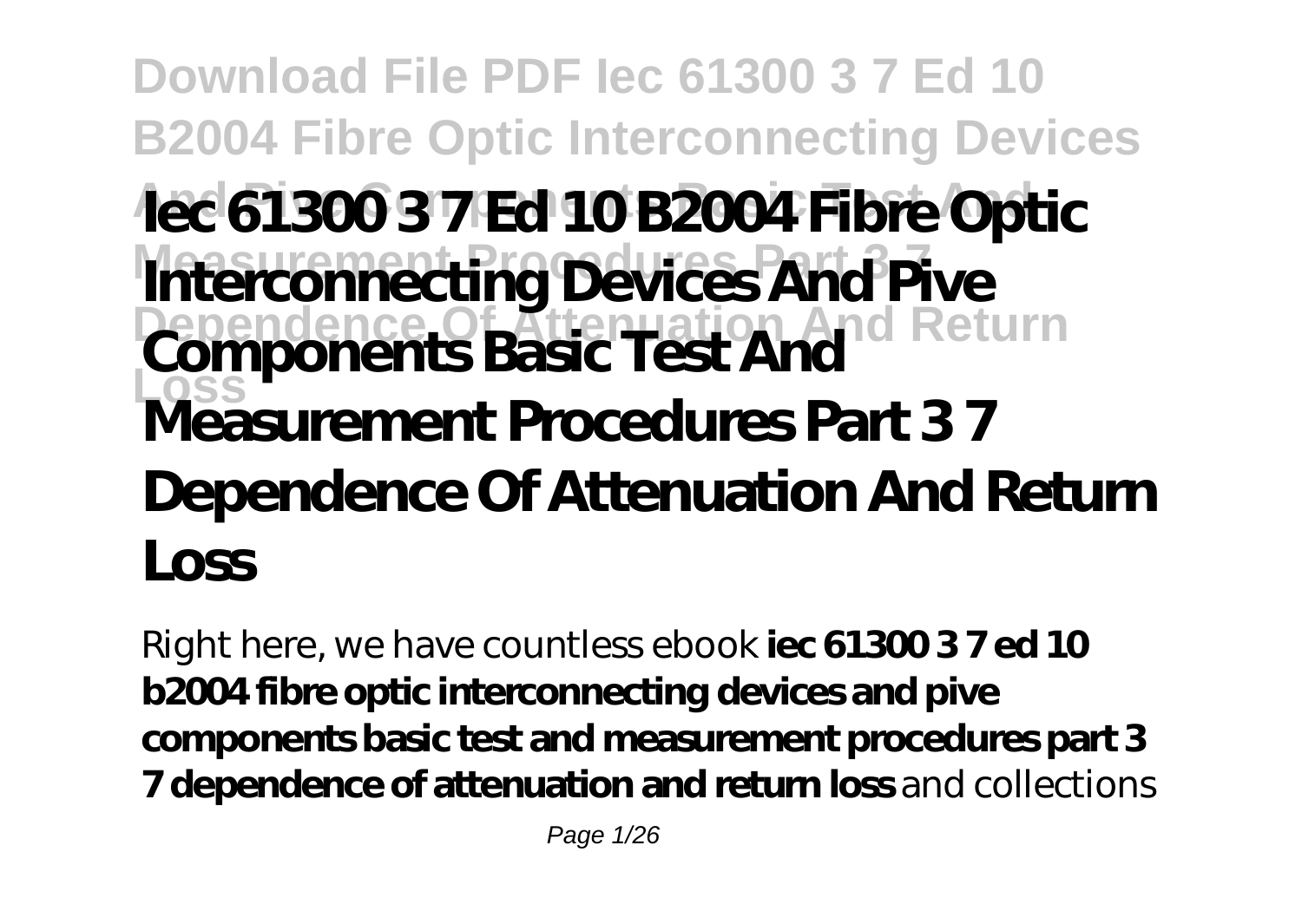**Download File PDF Iec 61300 3 7 Ed 10 B2004 Fibre Optic Interconnecting Devices** to check out. We additionally have enough money variant types and also type of the books to browse. The adequate **Depths** as various additional sorts of books are readily manageable here.s book, fiction, history, novel, scientific research, as with ease

As this iec 61300 3 7 ed 10 b2004 fibre optic interconnecting devices and pive components basic test and measurement procedures part 3 7 dependence of attenuation and return loss, it ends going on swine one of the favored ebook iec 61300 3 7 ed 10 b2004 fibre optic interconnecting devices and pive components basic test and measurement procedures part 3 7 dependence of attenuation and return loss collections that we have. This is why you remain in the Page 2/26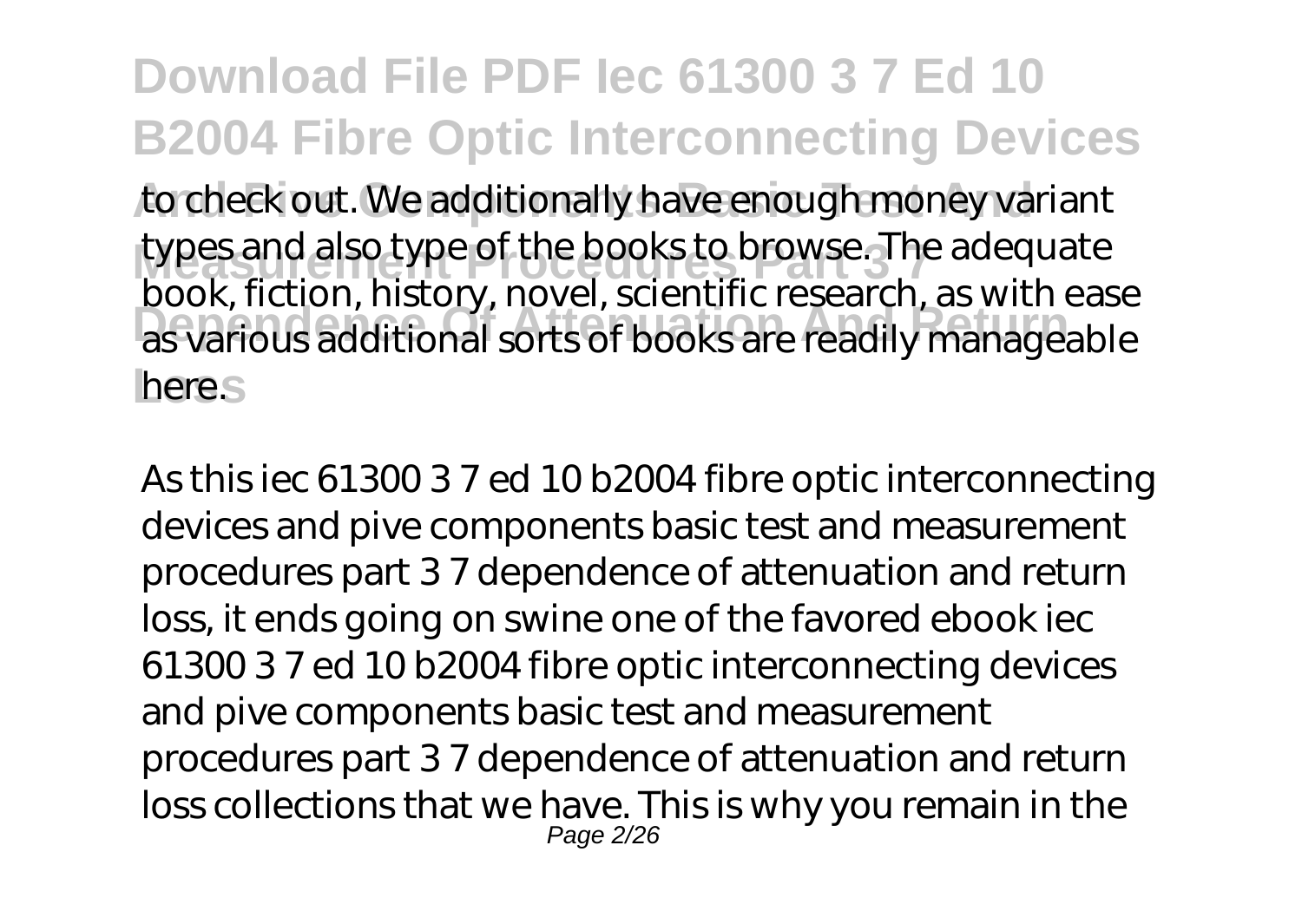**Download File PDF Iec 61300 3 7 Ed 10 B2004 Fibre Optic Interconnecting Devices** best website to look the unbelievable book to have.

**Measurement Procedures Part 3 7** *Apple ][ plus: VIDEX 80 column card, CPM on the Apple II* **Dependence Of Attenuation And Return** *and servicing the disk drives* Standard IEC 61439 How to **Loss** remove the clock battery from an Apple IIgs (Quick Tutorial) Stationen S1 E7 How To Shuck a WD My Book EASY \u0026 FAST (without Damage)! IEC Standard ! International Electrical Standard Grandway FIM-7 Fiber microscope **61850-102 l IEC 61850 Introduction v1** *Apple iBook G4 Laptop A1133 take apart, disassembly, how-to video (nothing left) HD What is IEC 60364? Explain IEC 60364, Define IEC 60364, Meaning of IEC 60364*

Hoe monteer ik de verzenddoos voor 1 fles?*Transformer Design Hard Drive for Cheap! - WD My Book Shucking* Page 3/26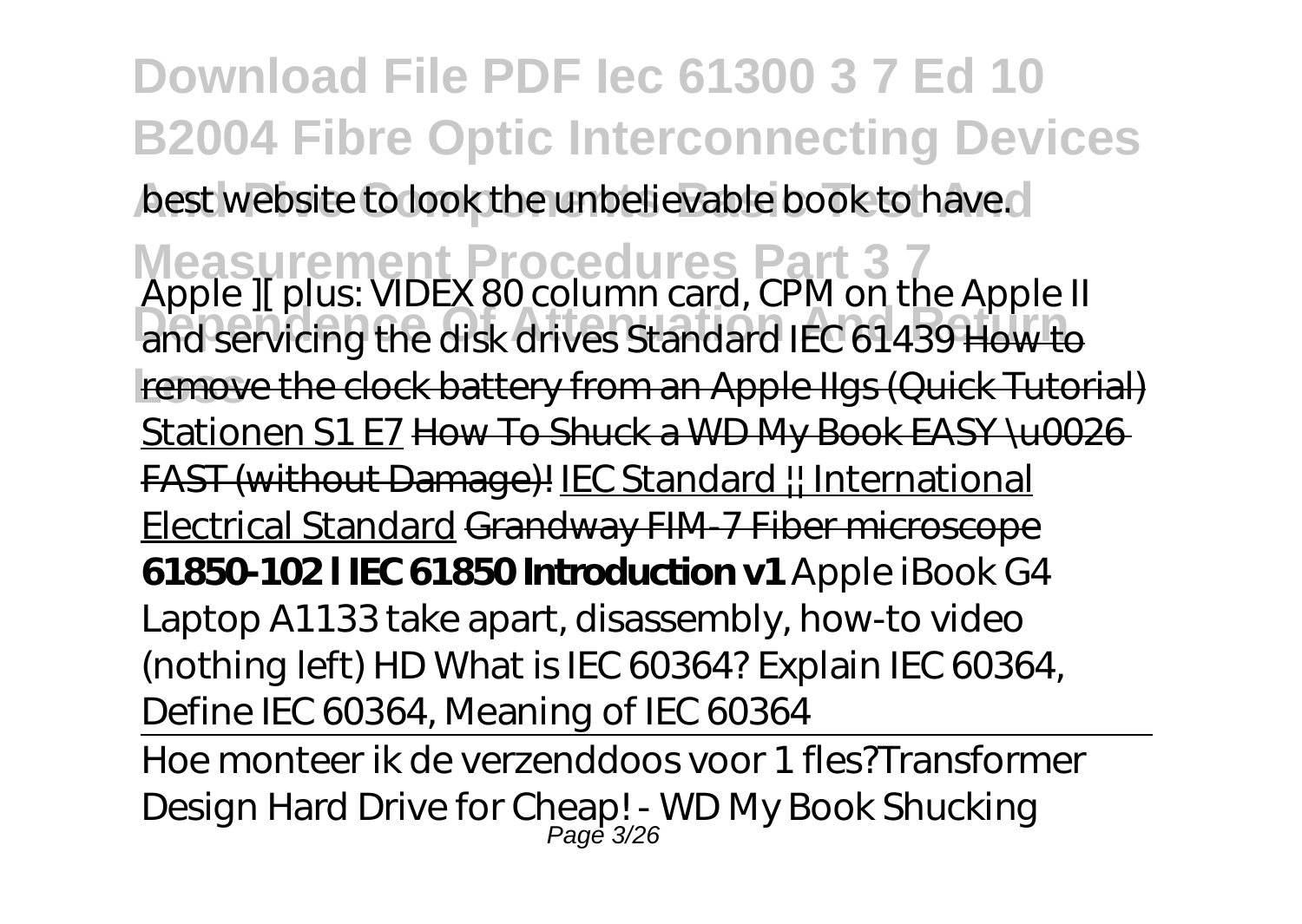# **Download File PDF Iec 61300 3 7 Ed 10 B2004 Fibre Optic Interconnecting Devices**

**And Pive Components Basic Test And** *Tutorial* Convert an external WD hard drive to internal use How to modify a 2016 Western Digital \"My Book\" to use **Dependence Of Attenuation And Return** Memorable Moments - CnC 10th Year Anniversary WD My **Loss** Book (Fall 2016) - Disassembly with card, without broken any other Drive inside the CaseCloutsnChara Top 10 Most tabs.

How to Fix the 3.3V Pin Issue in White Label Disks Shucked from Western Digital 8TB Easystore DrivesWD Mybook unboxing and installation tutorial

Western Digital My Book shucking guide (GET CHEAPER HARD DRIVES!) Shuck External Hard Drive | HDD Hack WD My Book Shucking my warranty Western Digital My Book! THE WIRES Follett Ice Maker E78 Sunday Night Hockey Box Monster Break With 4 Years of The Cup! - C\u0026C GB<br>Page 4/26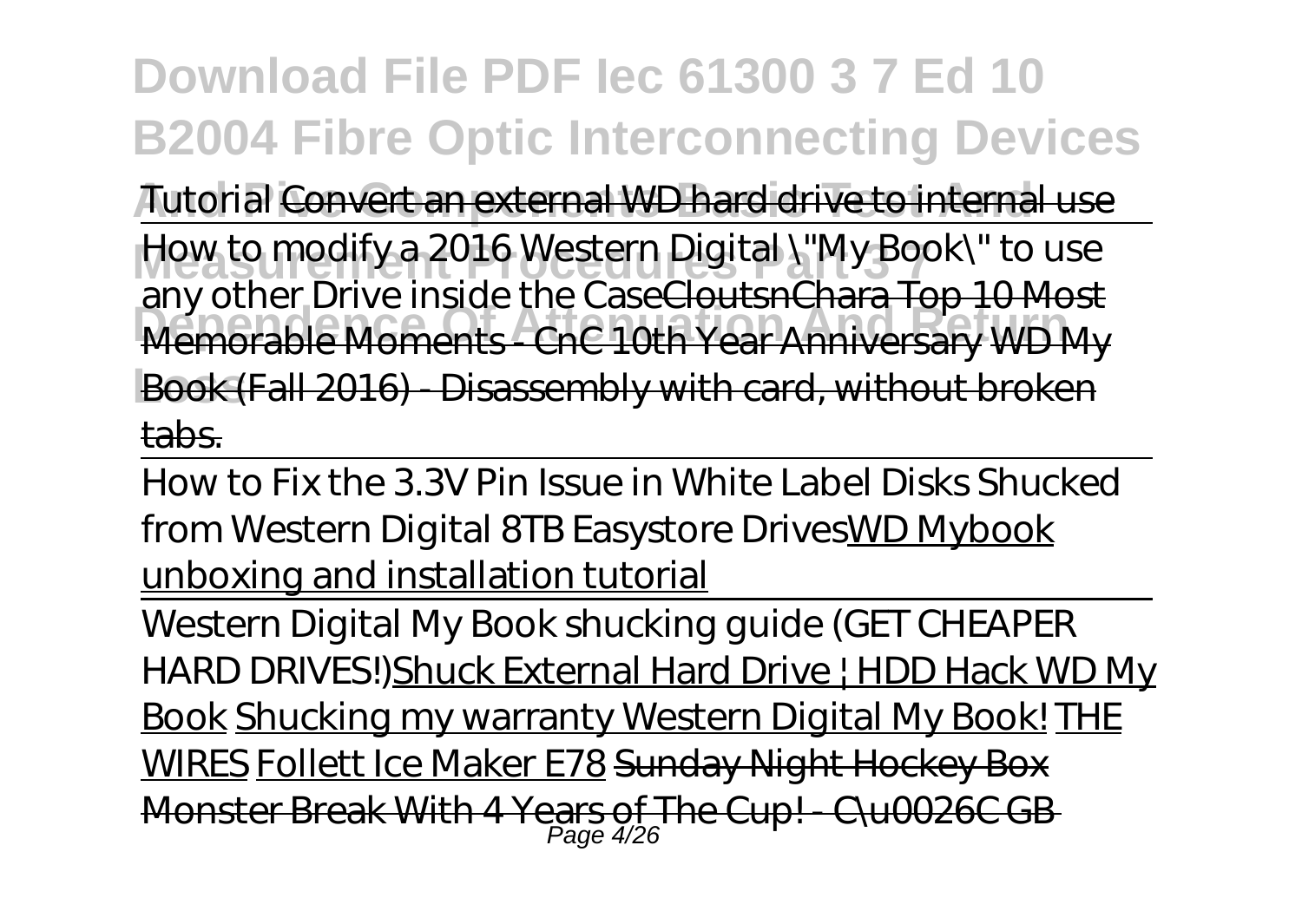**Download File PDF Iec 61300 3 7 Ed 10 B2004 Fibre Optic Interconnecting Devices** #8791 The Importance of IEC International Standards WD **Mybook enclosure - Make it work with any other drive Deck The Cup Hockey UltimateMicro Universal Apple II Loss** *Power Supply Kit Basic refrigeration: Walk in boxes* **Iec** 7/30/15 [3BOX INNER RANDOM TEAMS] #2 - 2013-14 Upper **61300 3 7 Ed**

IEC 61300-3-7 Edition 2.0 2009-01 INTERNATIONAL STANDARD Fibre optic interconnecting devices and passive components – Basic test and measurement procedures – Part 3-7: Examinations and measurements – Wavelength dependence of attenuation and return loss of single mode components INTERNATIONAL ELECTROTECHNICAL COMMISSION U ICS 33.180.20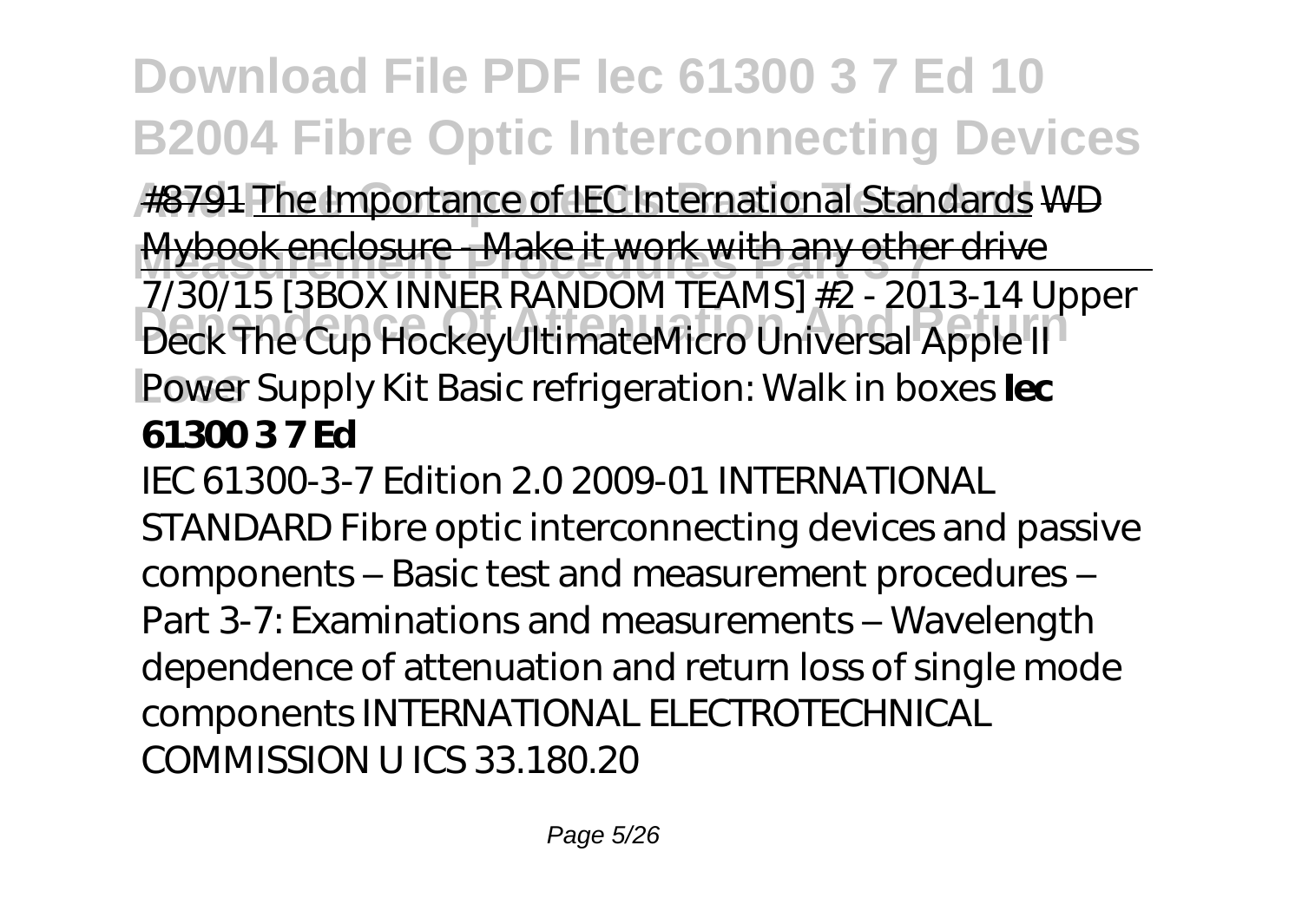**Download File PDF Iec 61300 3 7 Ed 10 B2004 Fibre Optic Interconnecting Devices And Pium 2.0 2009-01 INTERNATIONAL STANDARD WEC 61300-3-7:2009(E) describes the various methods Dependence Of Attenuation And Return** attenuation and return loss, of single-mode passive optical **Loss** components (POC) used in fibre-optic (FO) available to measure the wavelength dependence of telecommunications. This second edition cancels and replaces the first edition published in 2000.

### **IEC 61300-3-7 Ed. 2.0 en:2009 - Fibre optic ...**

IEC 61300-3-7 Ed. 1.0 b:2000 Fibre optic interconnecting devices and passive components - Basic test and measurement procedures - Part 3-7: Examinations and measurements - Wavelength dependence of attenuation and return loss. standard by International Electrotechnical Page 6/26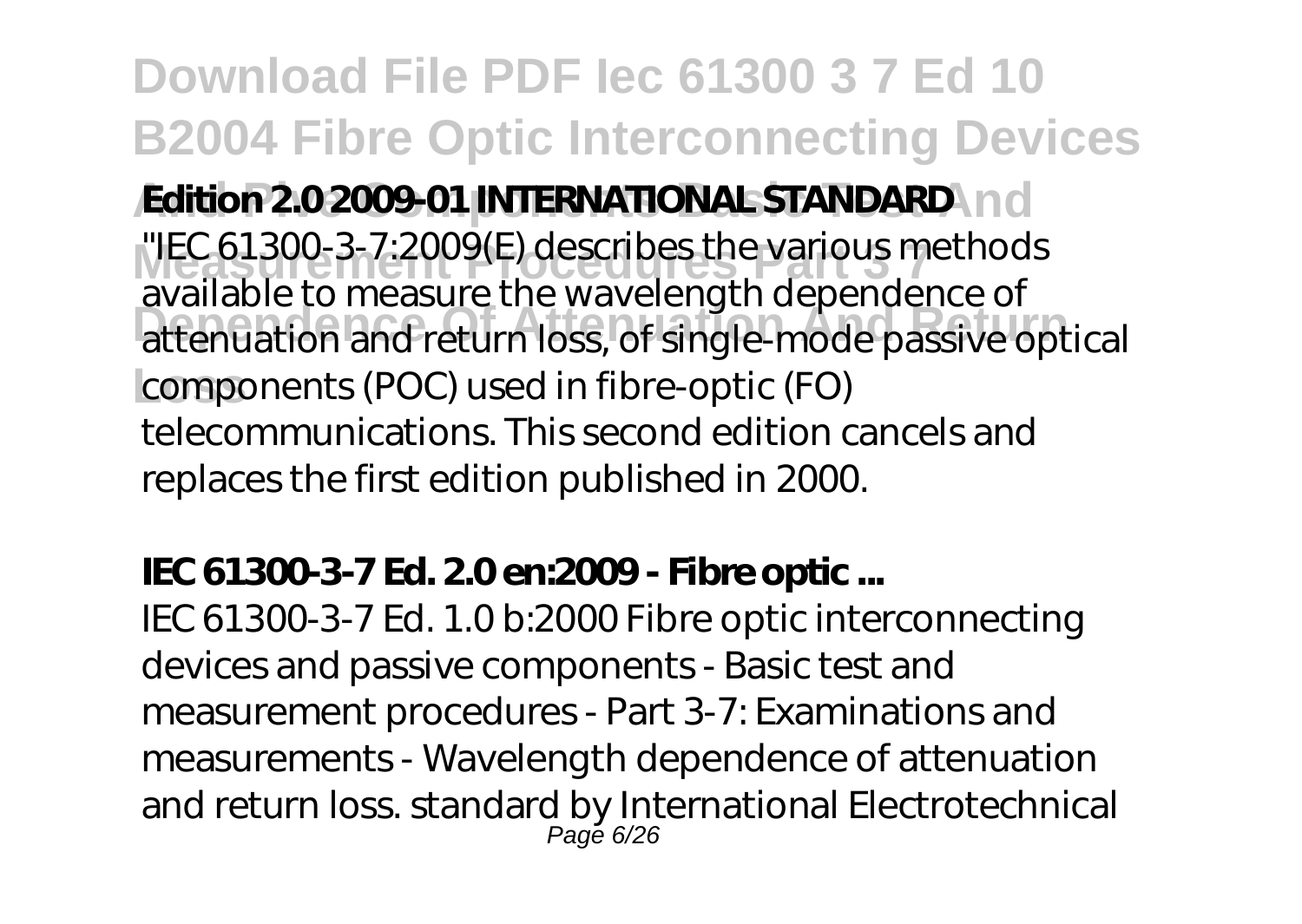## **Download File PDF Iec 61300 3 7 Ed 10 B2004 Fibre Optic Interconnecting Devices** Commission, 11/10/2000. View all product details id

## **Measurement Procedures Part 3 7 IEC 61300-3-7 Ed. 1.0 b:2000** IEC 61300-3-7:2009 (E) describes the various methods<sup>1</sup>

available to measure the wavelength dependence of attenuation and return loss, of single-mode passive optical components (POC) used in fibre-optic (FO) telecommunications. This second edition cancels and replaces the first edition published in 2000.

### **IEC 61300-3-7 Ed. 2.0 en:2009**

IEC 61300-3-30 Edition 2.0 2020-12 NORME INTERNATIONALE Fibre optic interconnecting devices and passive components – Basic test and measurement Page 7/26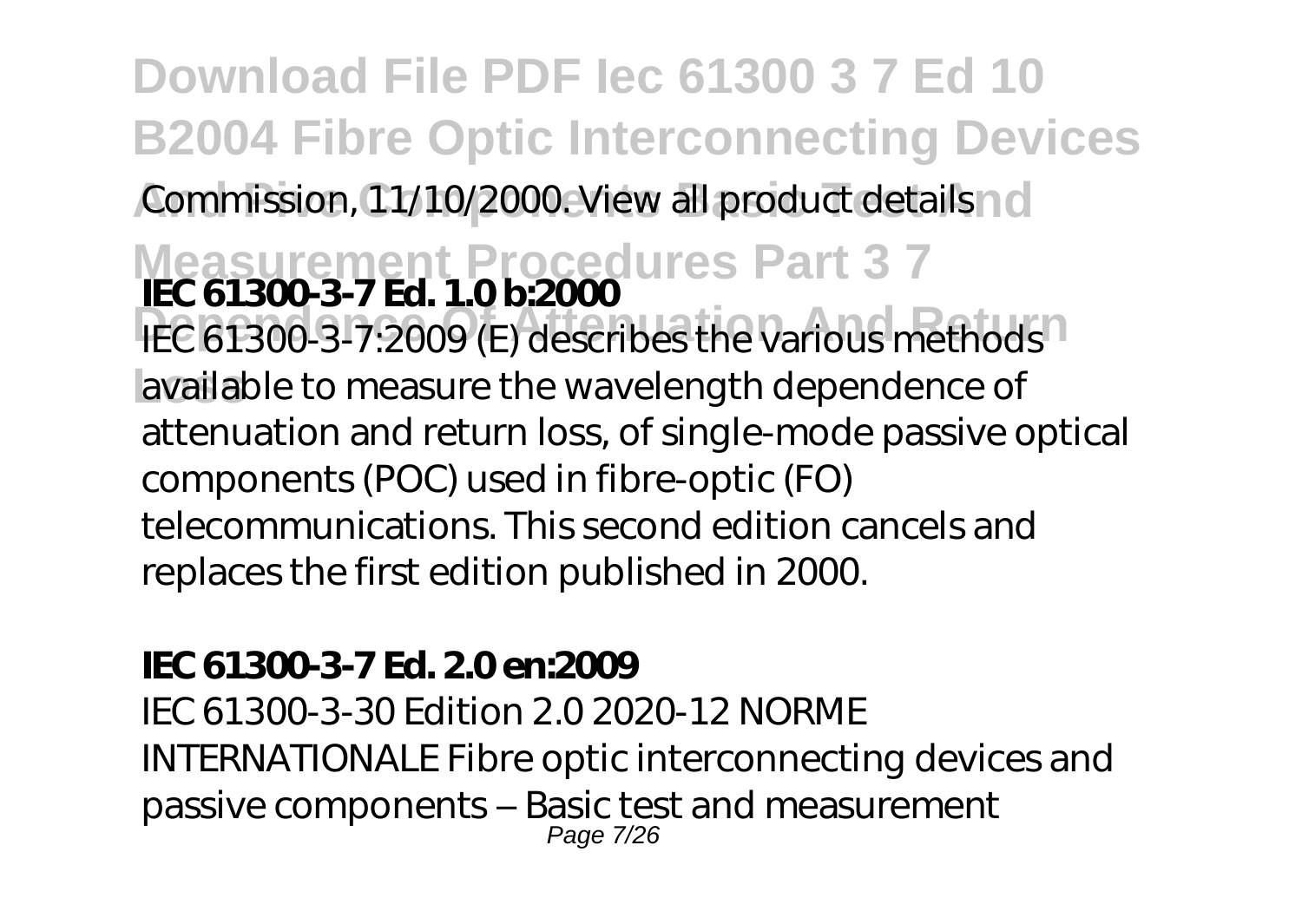**Download File PDF Iec 61300 3 7 Ed 10 B2004 Fibre Optic Interconnecting Devices** procedures – Part 3-30: Examinations and measurements Mendface geometry of rectangular . Part 3 7

**NORME INTERNATIONALE - webstore.iec.ch**d Return **Loss** This is the reason Section 5.3 of IEC 61300-3-35 advises installers to inspect the connector end face, clean the end face if necessary to remove contamination, and re-inspect the ferrule. The total inspection process, using a digital ferrule scope, takes less than five seconds for an accurate analysis.

#### **Clean & Inspect: What IEC 61300-3-35 Means to You - Sticklers** IEC 61300-3-55 Edition 1.0 2020-05 INTERNATIONAL Page 8/26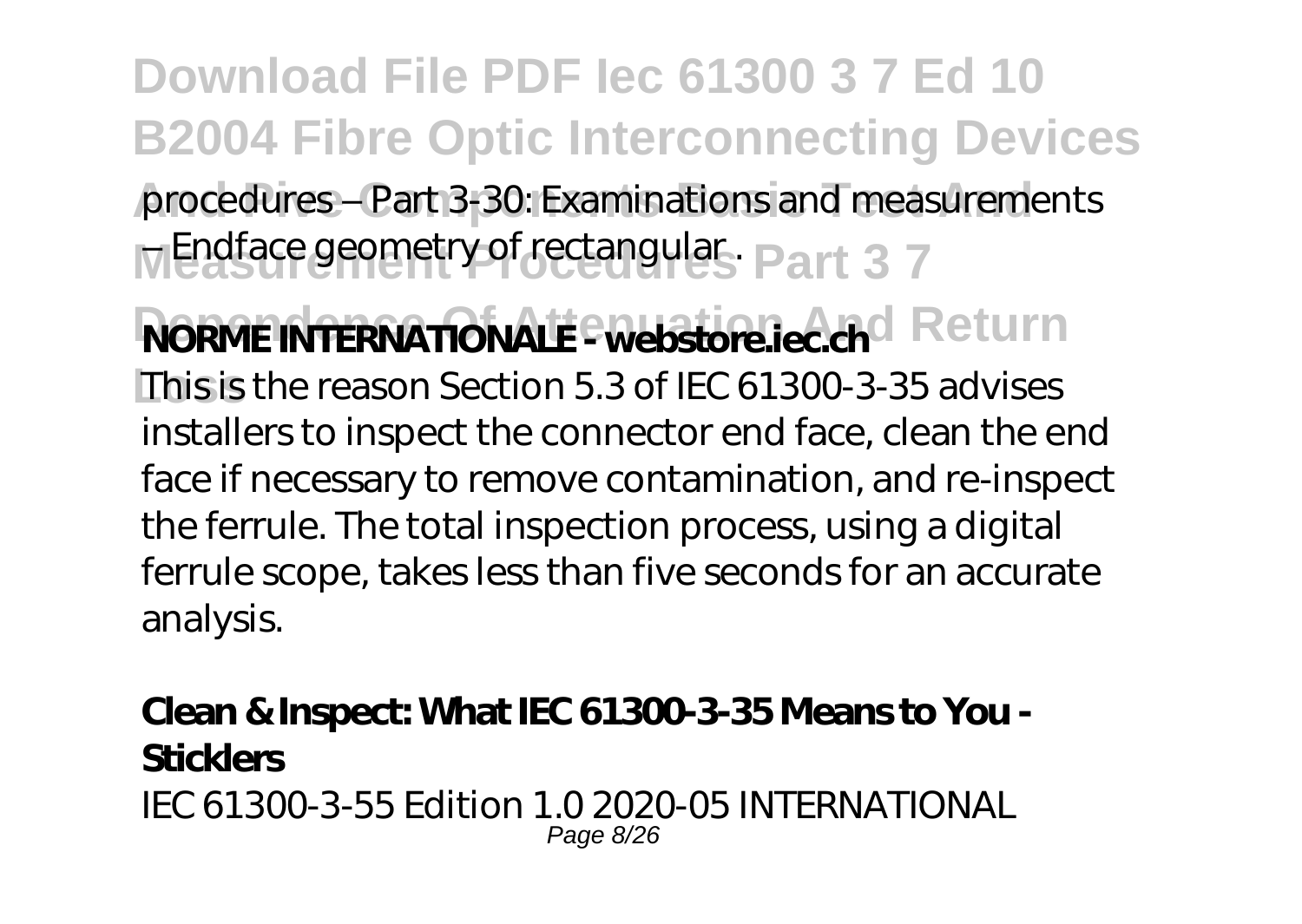**Download File PDF Iec 61300 3 7 Ed 10 B2004 Fibre Optic Interconnecting Devices** STANDARD NORME INTERNATIONALE Fibre optic no interconnecting devices and passive components – Basic<br>test and massivement procedures. Best 3 FF. **Dependence Of Attenuation And Return** Examinations and measurements – Polarisation extinction **Loss** ratio and test and measurement procedures – Part 3-55:

**Edition 1.0 2020-05 INTERNATIONAL STANDARD NORME ...** IEC 61300-3-53 Edition 2.0 2020-12 REDLINE VERSION colour inside This is a preview - click here to buy the full publication ... The International Electrotechnical Commission (IEC) is a worldwide organization for standardization comprising all national electrotechnical committees (IEC National Committees). The object of IEC is to promote ...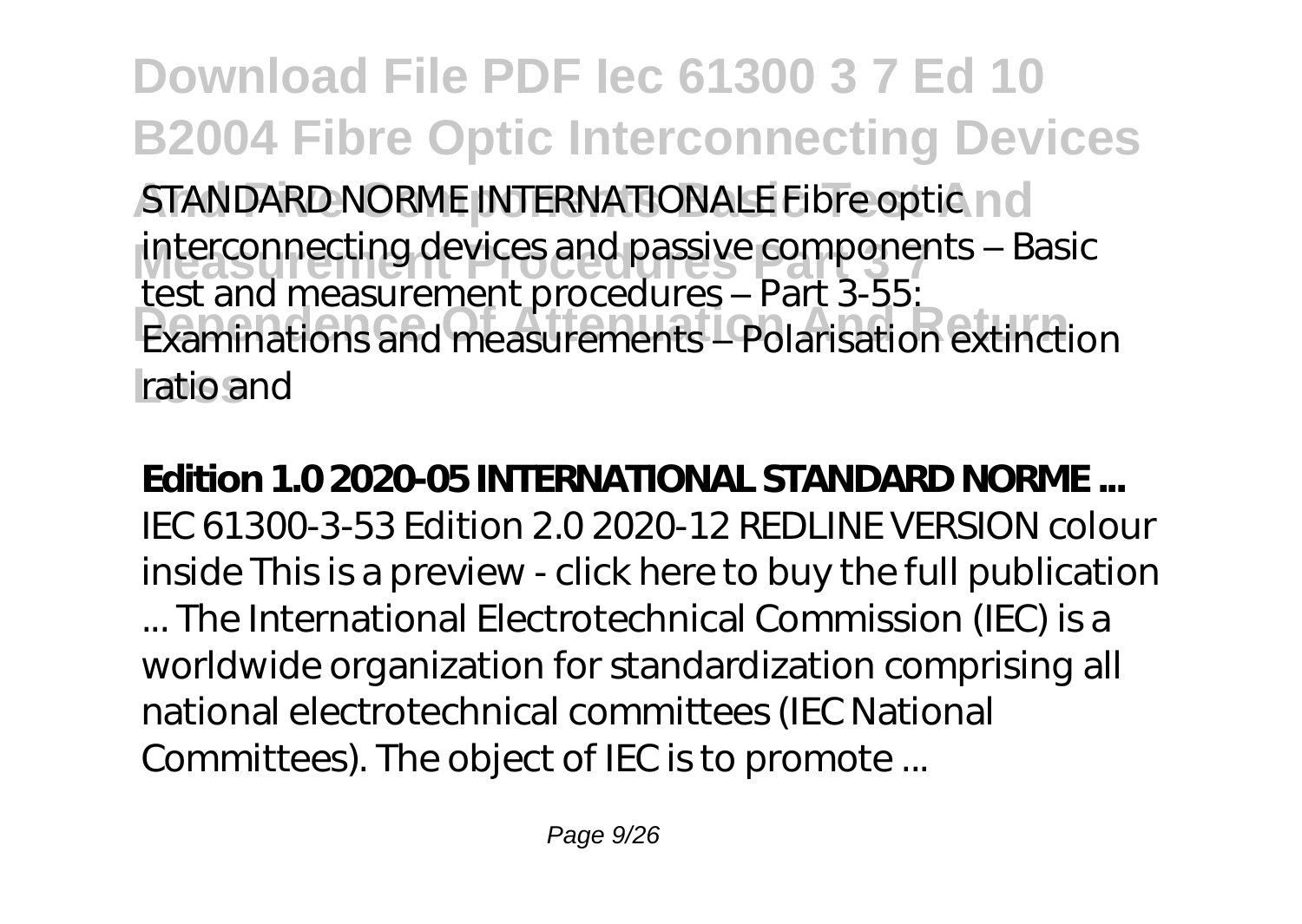**Download File PDF Iec 61300 3 7 Ed 10 B2004 Fibre Optic Interconnecting Devices REDLINE VERSION INTERNATIONAL STANDARD And Mebstore.lec.cn**<br>IEC 61300-3-53 Edition 2.0 2020-12 NORME **DEPENDENCE OF A LIBRARY CONNECTION ATTENUATION ALL FIBRE OPTIC Interconnecting devices and Loss** passive components – Basic test and measurement **webstore.iec.ch** procedures Part 3-53: Examinations and measurements – Encircled angular flux (EAF) -dimensional far field data from multimode

### **NORME INTERNATIONALE - webstore.iec.ch**

IEC 61300-3-30 First edition 2003-01 ... International Electrotechnical Commission, 3, rue de Varembé, PO Box 131, CH-1211 Geneva 20, Switzerland Telephone: +41 22 919 02 11 Telefax: +41 22 919 03 00 E-mail: inmail@iec.ch Page 10/26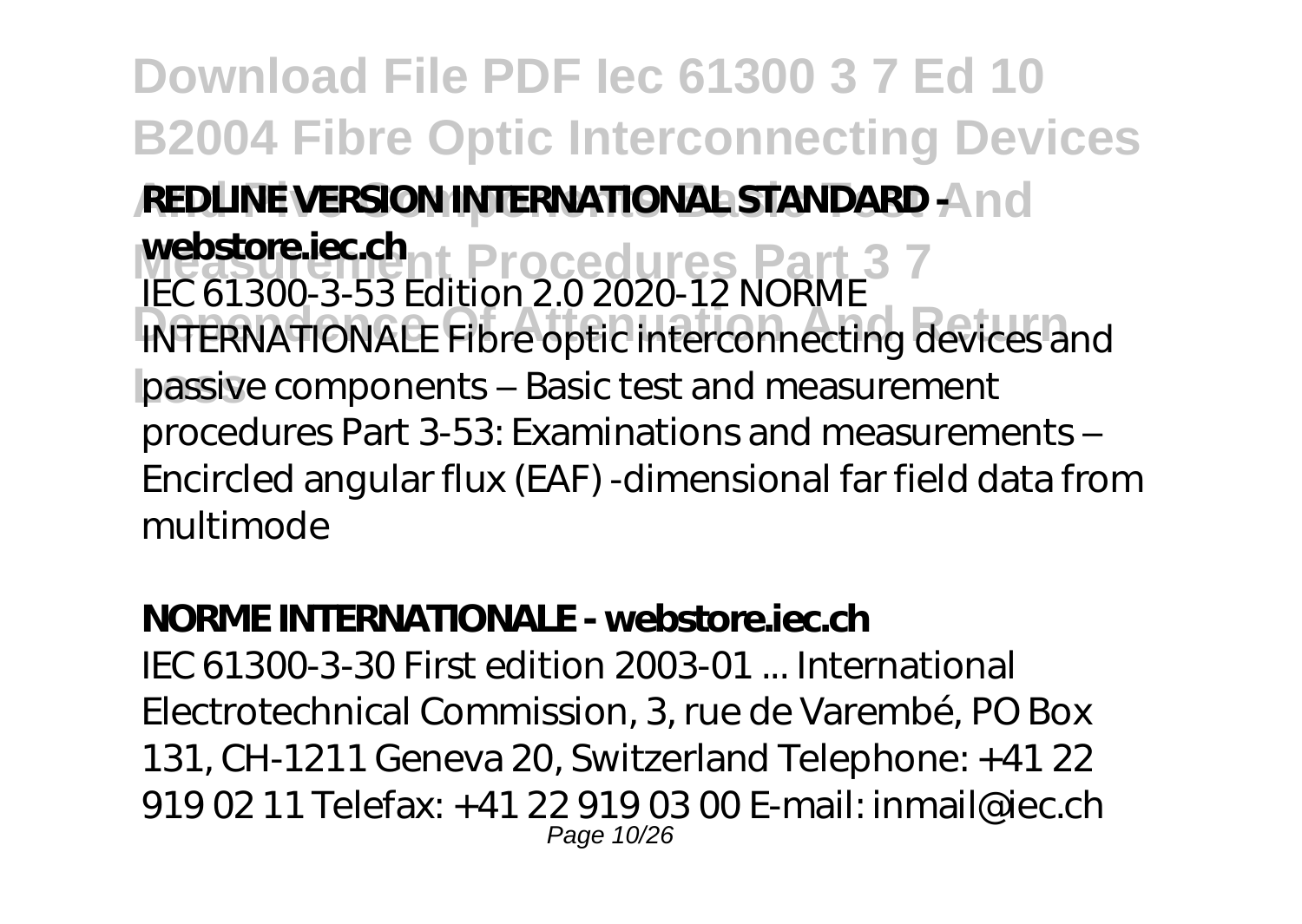**Download File PDF Iec 61300 3 7 Ed 10 B2004 Fibre Optic Interconnecting Devices** Web: www.iec.ch P For price, see current catalogue c

**Measurement Procedures Part 3 7 INTERNATIONAL IEC STANDARD 61300-3-30 Dependence Of Attenuation And Return** IEC 61300-3-3:2009 describes the procedure to monitor **Loss** changes in attenuation and/or return loss of a component or an interconnecting device, when subjected to an environmental or mechanical test. Such a procedure is commonly referred to as active monitoring.

### **IEC 61300-3-3:2009 | IEC Webstore | fibre optics**

IEC-61300-3-30-RL Fibre optic interconnecting devices and passive components - Basic test and measurement procedures - Part 3-30: Examinations and measurements - Endface geometry of rectangular ferrule Page 11/26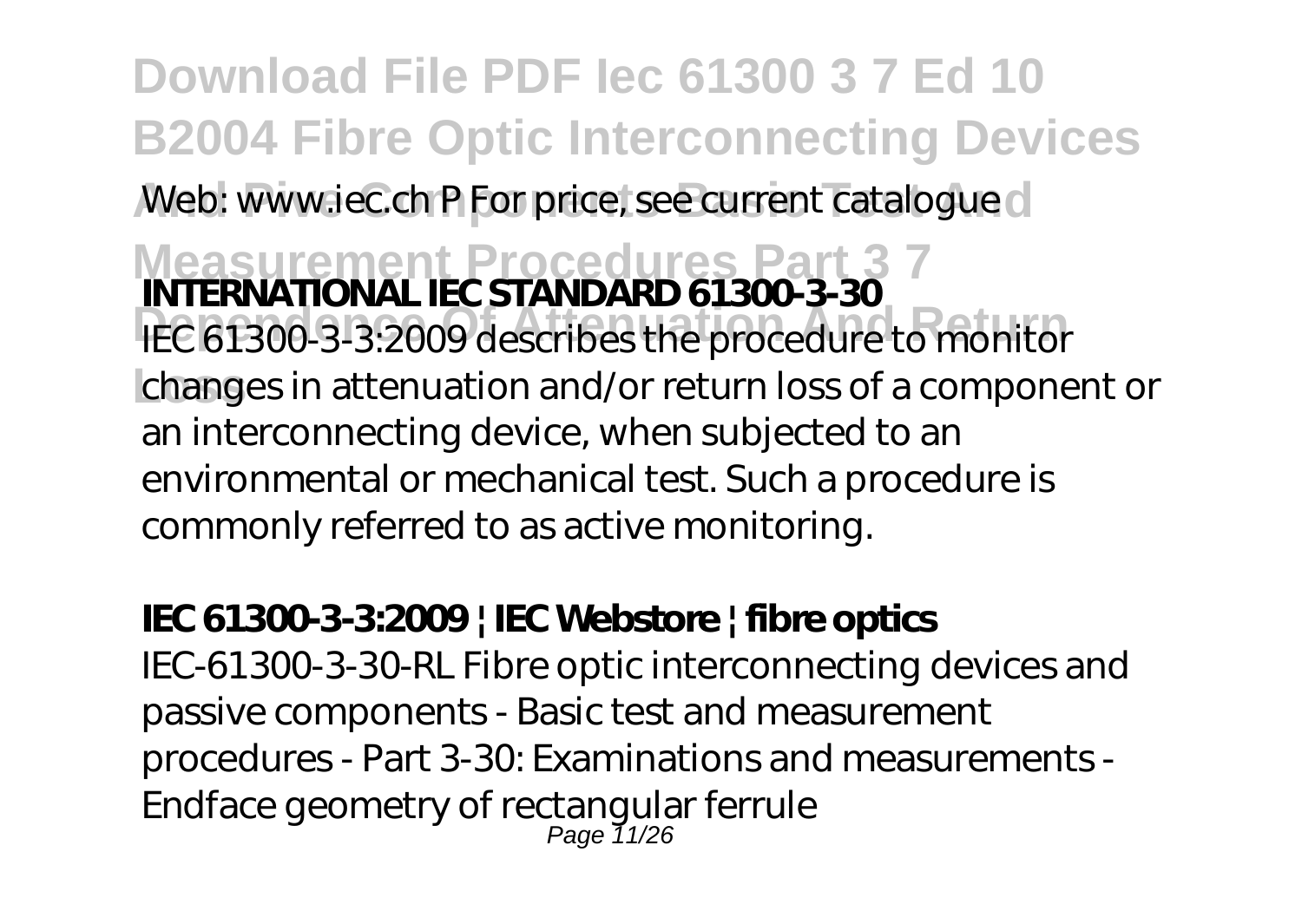**Download File PDF Iec 61300 3 7 Ed 10 B2004 Fibre Optic Interconnecting Devices And Pive Components Basic Test And IEC-61300-3-30-RL | Fibre optic interconnecting devices ...**<br>http://gov.2.300-2-3.20.5hrs.optic interconnecting devices **Dependence Of Attenuation And Passive components - basic test and measurement Loss** procedures - part 3-7: examinations and measurements buy iec 61300-3-7 : 2.0 fibre optic interconnecting devices wavelength dependence of attenuation and return loss of single mode components from sai global

### **IEC 61300-3-7 : 2.0 | FIBRE OPTIC INTERCONNECTING DEVICES ...**

IEC 61300-3-35:2015 describes methods for quantitatively assessing the end face quality of a polished fibre optic connector or of a fibre optic transceiver using a fibre-stub type interface. Sub-surface cracks and fractures are not Page 12/26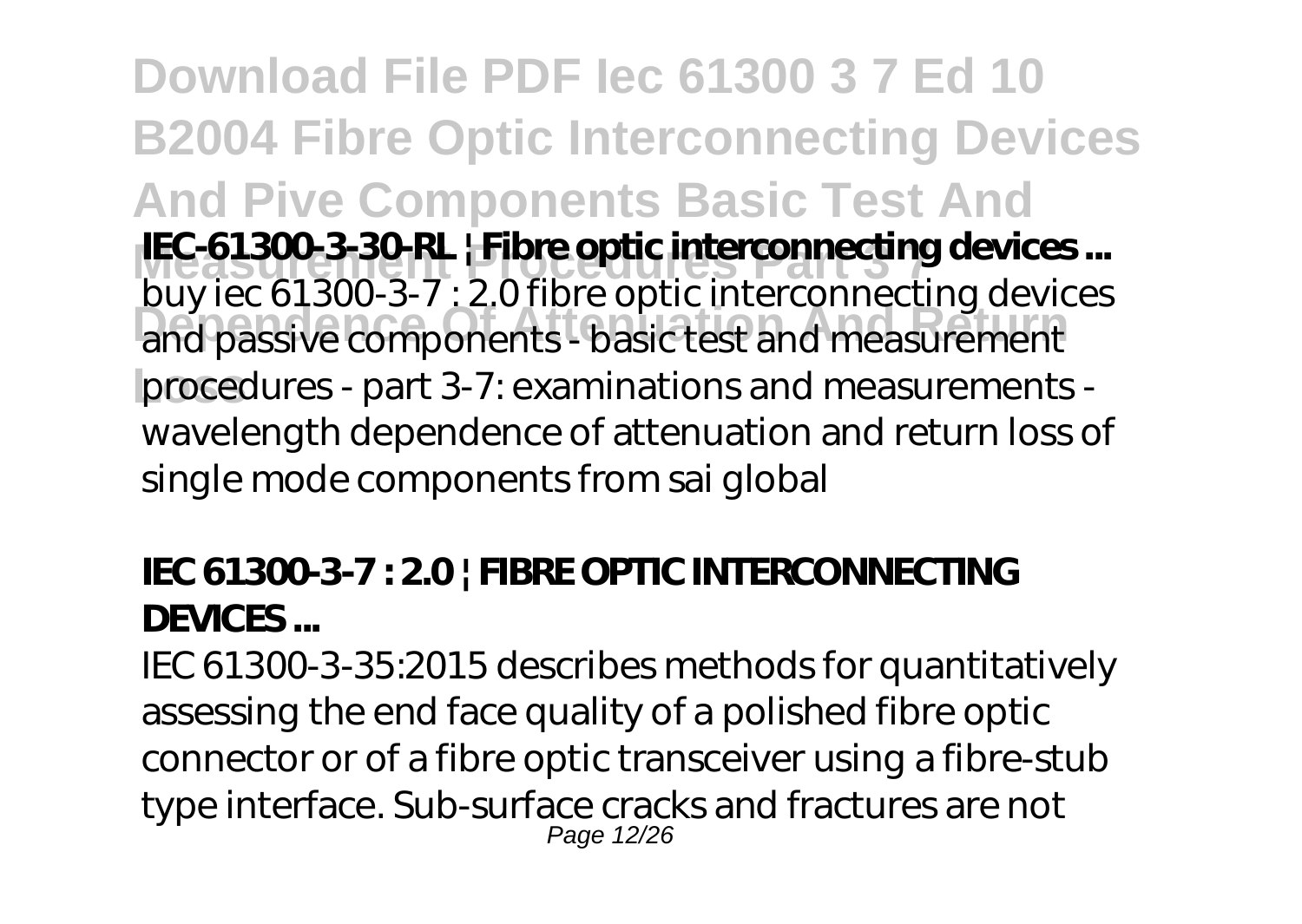**Download File PDF Iec 61300 3 7 Ed 10 B2004 Fibre Optic Interconnecting Devices** considered in this standard. ts Basic Test And

**Measurement Procedures Part 3 7 IEC 61300-3-35 Ed. 2.0 b:2015 - Fibre optic ...**

**Dependence Of Attenuation And Return** International Standard IEC 61300-3-6 has been prepared by subcommittee 86B: Fibre optic interconnecting devices and passive components, of IEC technical committee 86: Fibre optics. This second edition cancels and replaces the first edition published in 1997 and its

### **INTERNATIONAL IEC STANDARD 61300-3-6**

IEC 61300-3-3 Ed. 3.0 b:2009 Fibre optic interconnecting devices and passive components - Basic test and measurement procedures - Part 3-3: Examinations and measurements - Active monitoring of changes in Page 13/26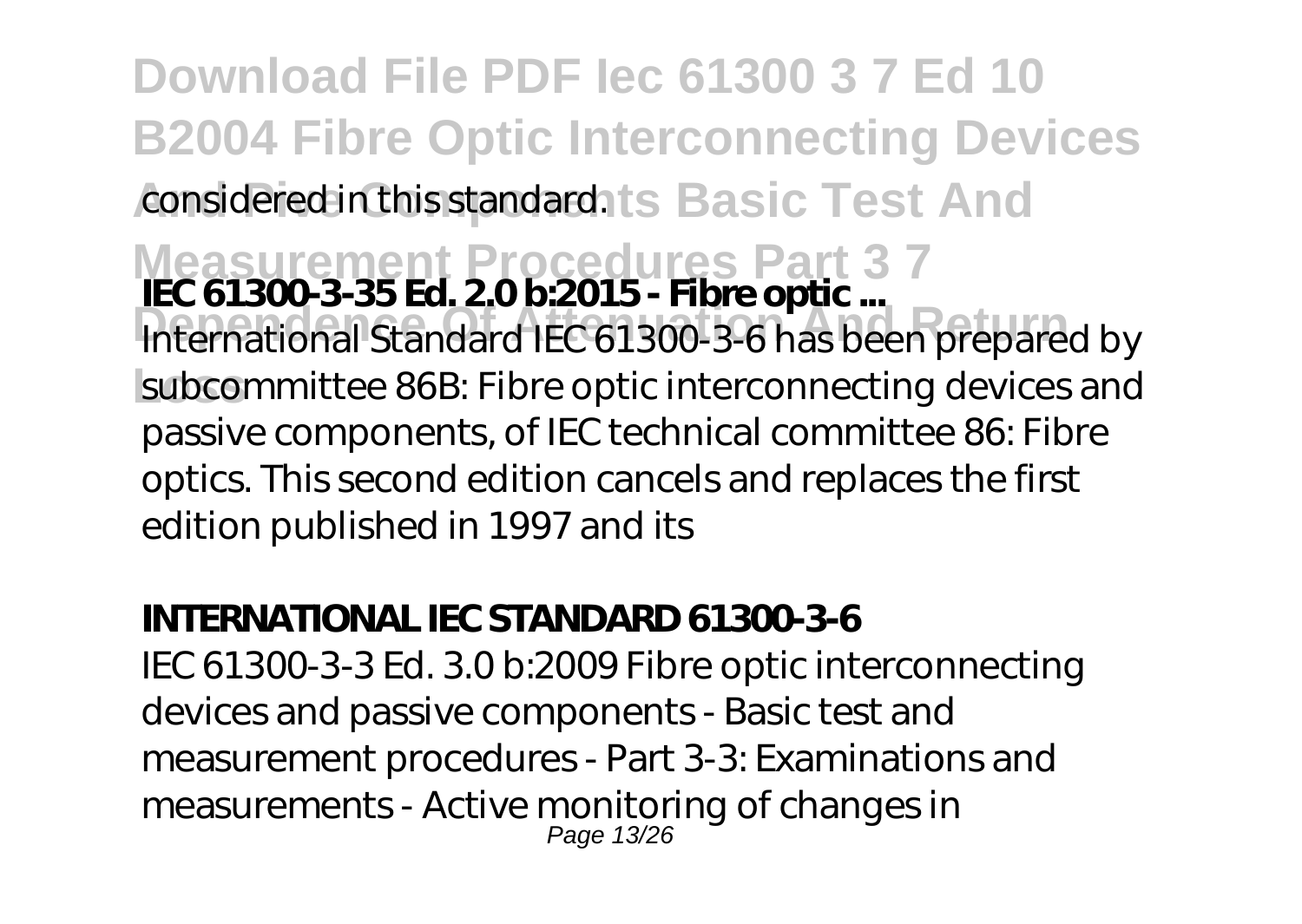# **Download File PDF Iec 61300 3 7 Ed 10 B2004 Fibre Optic Interconnecting Devices**

attenuation and return loss. standard by International Electrotechnical Commission, 03/10/2009. View all product **Dependence Of Attenuation And Return** details

### **Loss IEC 61300-3-3 Ed. 3.0 b:2009**

EN 61300-3-2 - IEC 61300-3-7 - Fibre optic interconnecting devices and passive components - Basic test and measurement procedures - Part 3-7: Examinations and measurements - Wavelength dependence of attenuation and return loss of single mode components EN 61300-3-7 - IEC 61300-3-20 - Fibre optic interconnecting devices and

### **BSI Standards Publication**

IEC 61300-3-1 Ed. 2.0 b:2005, Fibre optic interconnecting Page 14/26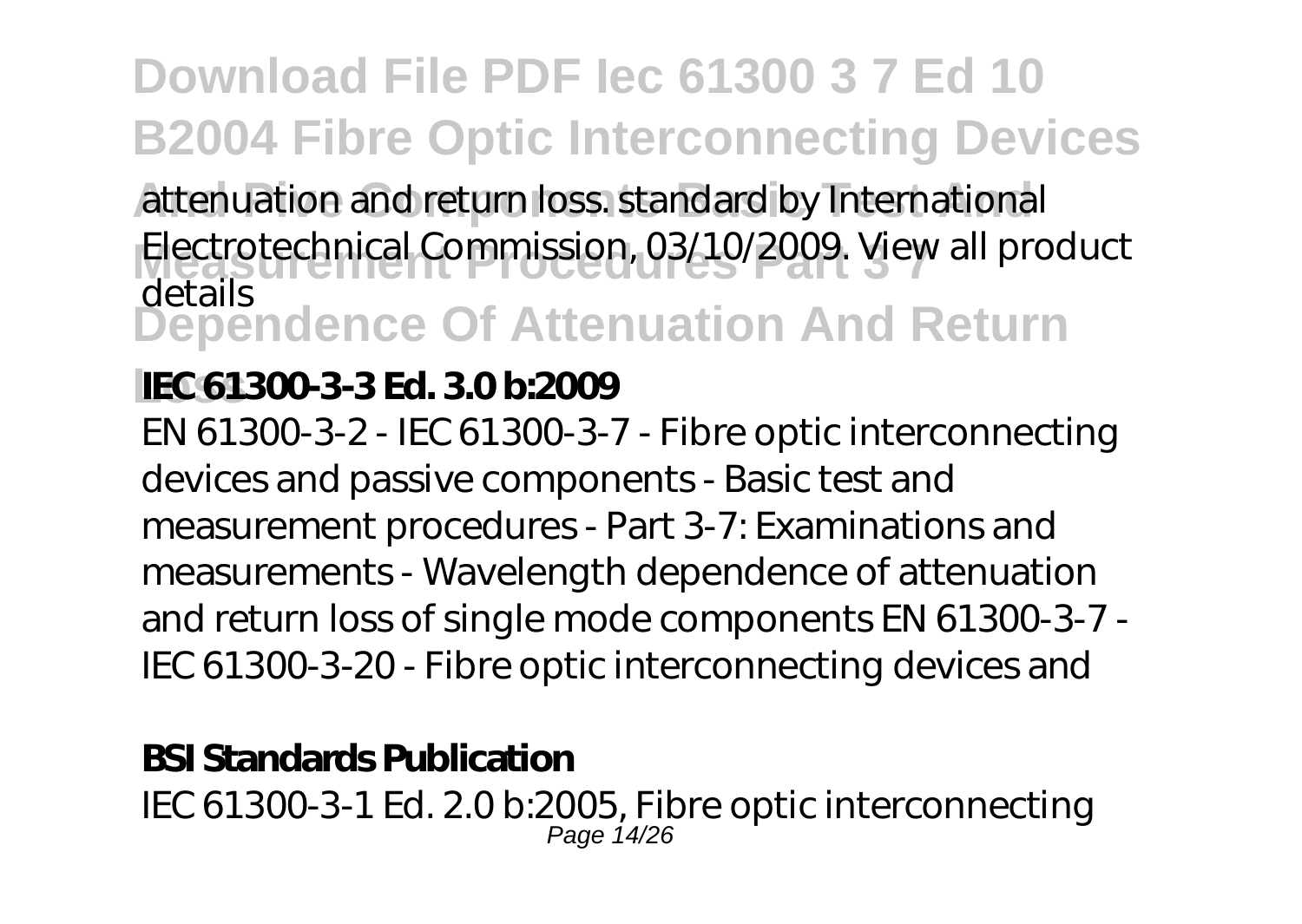**Download File PDF Iec 61300 3 7 Ed 10 B2004 Fibre Optic Interconnecting Devices** devices and passive components - Basic test and no measurement procedures - Part 3-1: Examinations and<br>measurements - Vigual avanination LLC TC CC 0(PL and **Dependence Of Attenuation And Return** Amazon.com. \*FREE\* shipping on qualifying offers. IEC **Loss** 61300-3-1 Ed. 2.0 b:2005, Fibre optic interconnecting measurements - Visual examination [IEC TC/SC 86B] on devices and passive components - Basic test and measurement procedures - Part ...

**IEC 61300-3-1 Ed. 2.0 b:2005, Fibre optic interconnecting ...** IEC 61300-3-21:2014 is a method to measure the switching time and related performance parameters of an optical switch when the actuation energy is applied or removed to change the state of the switch. This second edition cancels and replaces the first edition published in 1998. This edition Page 15/26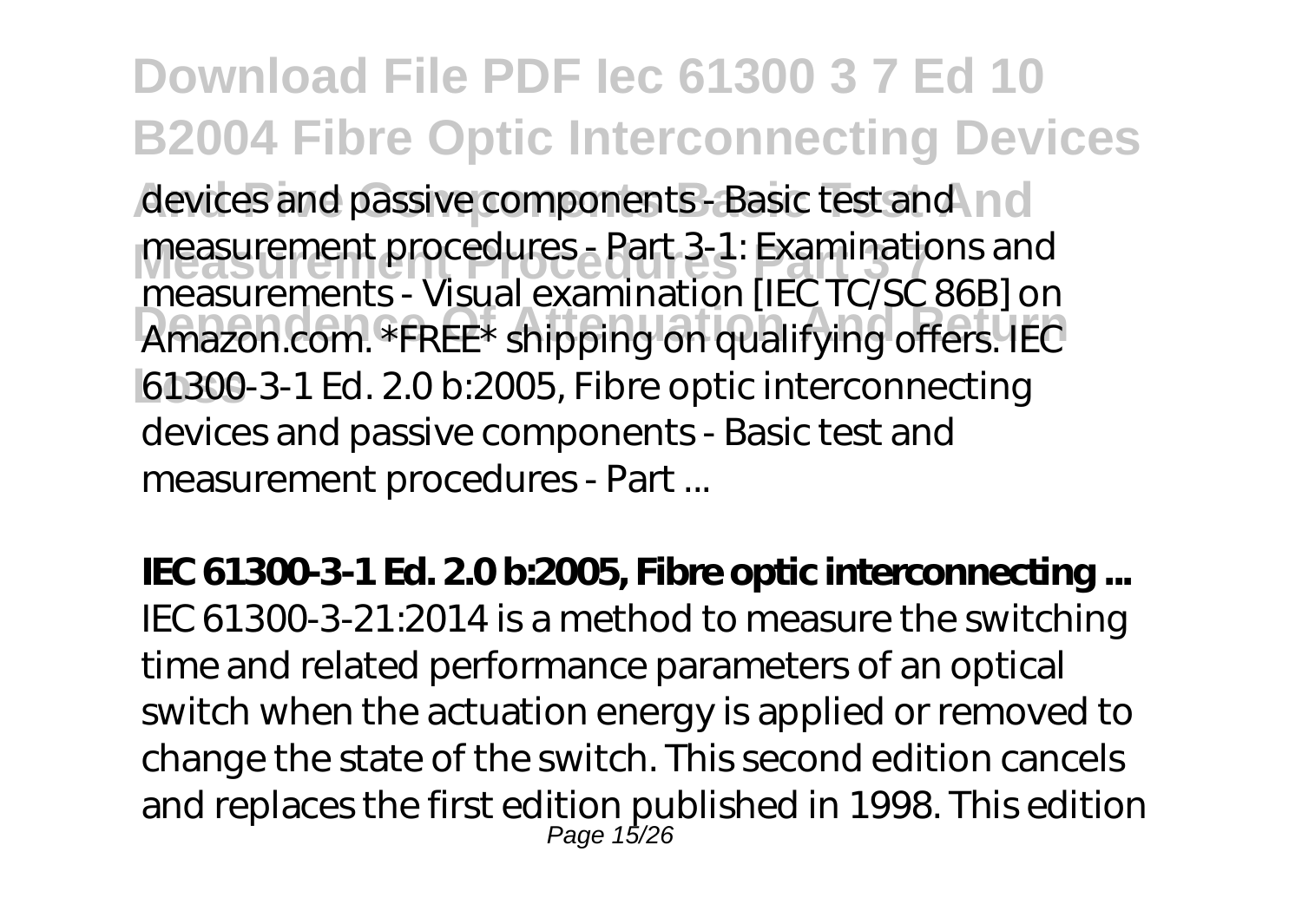# **Download File PDF Iec 61300 3 7 Ed 10 B2004 Fibre Optic Interconnecting Devices** constitutes a technical revision. Basic Test And **Measurement Procedures Part 3 7 Dependence Of Attenuation And Return**

**Loss** Covering major standards and relevant design issues, this book explains how to specify, install, and test a modern reliable structured cabling system and analyzes the terminology and physics behind the standards. The author empowers the reader with the skills required to read and understand standards and address problems raised by the need to design, procure, install, and test a modern cabling system, using both copper and optical fiber cable technology. He thoroughly discusses the technology and the vast number of standards that accompany it. The Page 16/26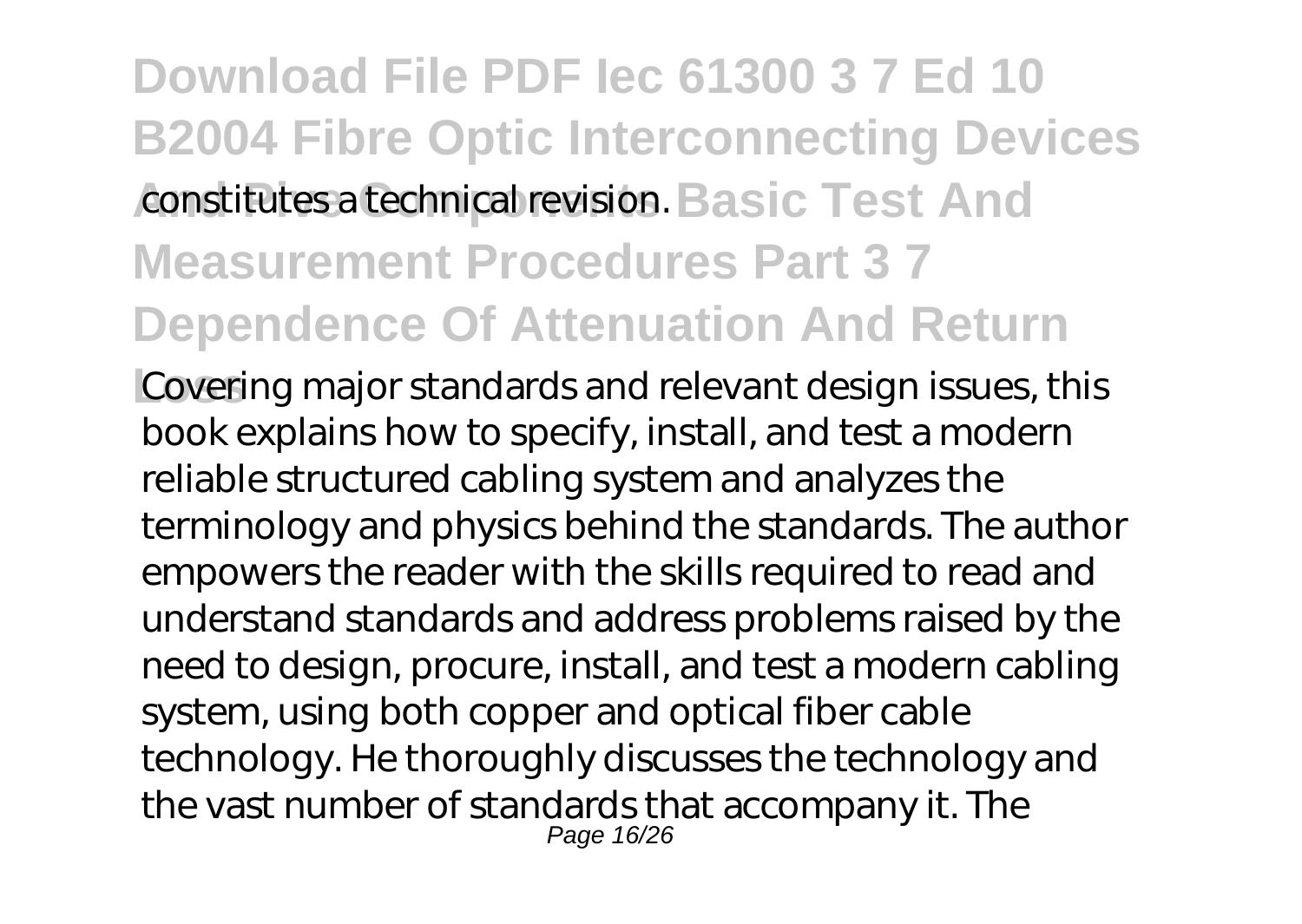### **Download File PDF Iec 61300 3 7 Ed 10 B2004 Fibre Optic Interconnecting Devices** material is based on the design recommendations of ISO/IEC 11801. The appendix lists relevant standards and provides **Dependence Of Attenuation And Return** contacts for standards organizations.

**Loss** Covering major standards and relevant design issues, this book explains how to specify, install, and test a modern reliable structured cabling system and analyzes the terminology and physics behind the standards. The author empowers the reader with the skills required to read and understand standards and address problems raised by the need to design, procure, install, and test a modern cabling system, using both copper and optical fiber cable technology. He thoroughly discusses the technology and the vast number of standards that accompany it. The Page 17/26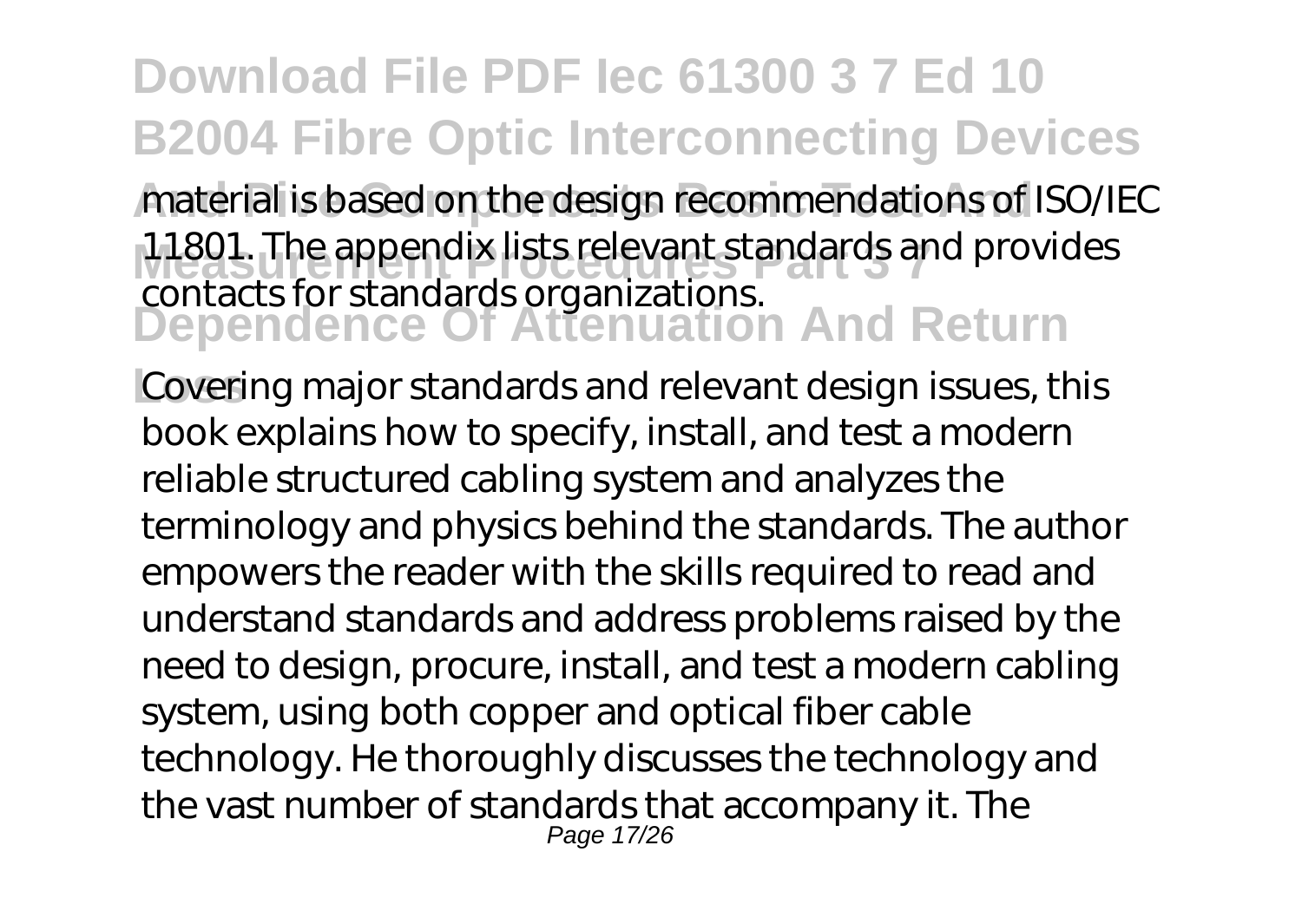### **Download File PDF Iec 61300 3 7 Ed 10 B2004 Fibre Optic Interconnecting Devices** material is based on the design recommendations of ISO/IEC 11801. The appendix lists relevant standards and provides **Dependence Of Attenuation And Return** contacts for standards organizations.

**Loss** The most expensive phase in the manufacture of microoptical components and fiber optics is also one of the most performance-critical: optical alignment of the components. The increasing degree of miniaturization makes this an especially challenging task. Active alignment methods result in higher costs and awkward processes, and for some applications, they simply are not possible. Passive Micro-Optical Alignment Methods introduces the passive alignment methods that are currently available and illustrates them with many examples, references, and Page 18/26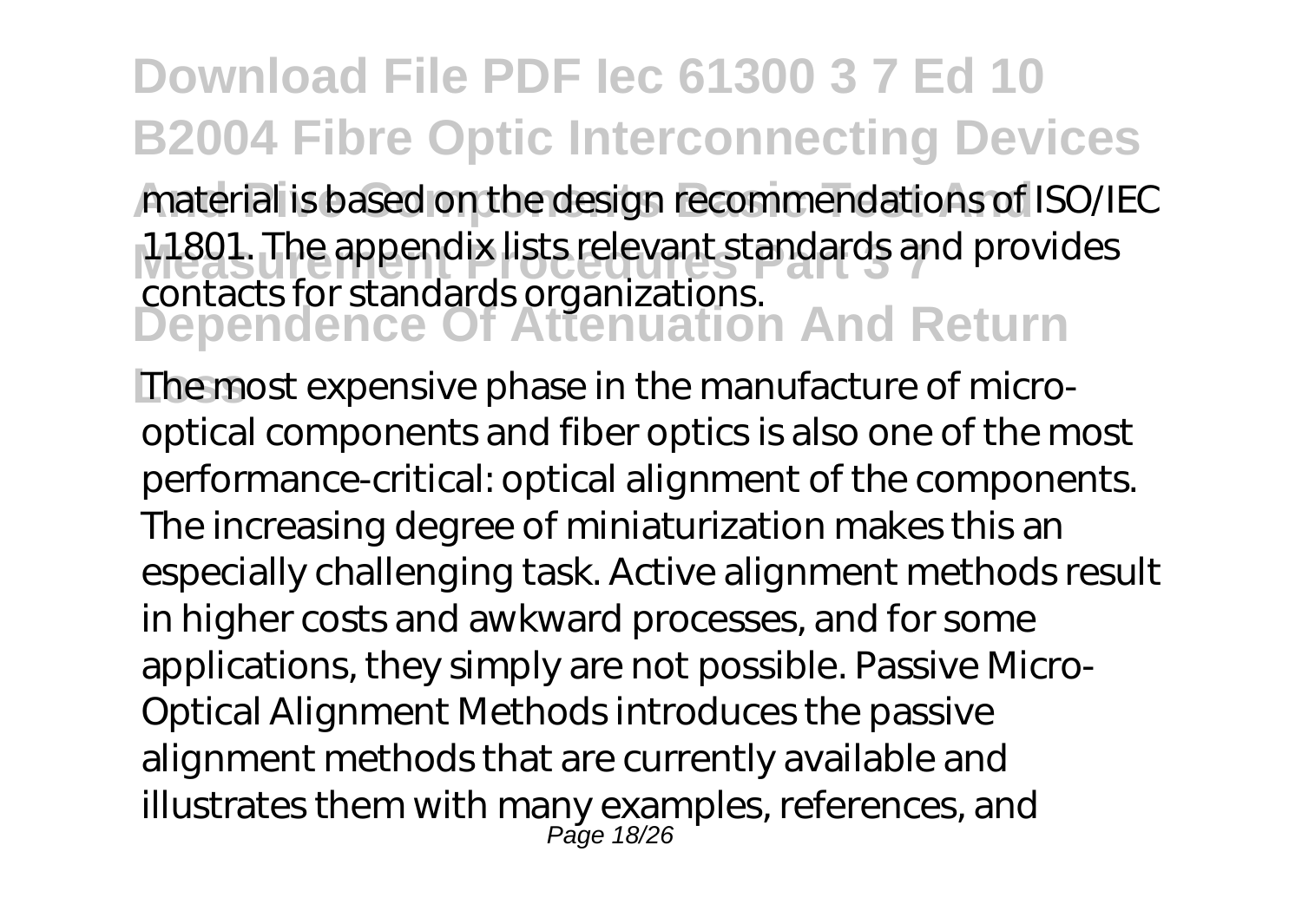### **Download File PDF Iec 61300 3 7 Ed 10 B2004 Fibre Optic Interconnecting Devices** critiques. The first book dedicated to passive alignment, it begins with an overview of the current activities,<br>requirements and aspect require of negative anti-**Departments, followed by three sections of in-depth analysis. The first of these discusses mechanical passive alignment,** requirements, and general results of passive optical highlighting silicon waferboard, solder, and "Jitney" technologies as well as application of mechanical alignment to 3D free-space interconnects. The next section describes the various visual alignment techniques applied to Planar Lightwave Circuits (PLCs) and low-cost plastic and surface mount packaging. The final section details various utilities that aid passive alignment and their resulting tradeoffs and demonstrates Monte Carlo analysis to evaluate the potential of a given method. Passive Micro-Optical Alignment Page 19/26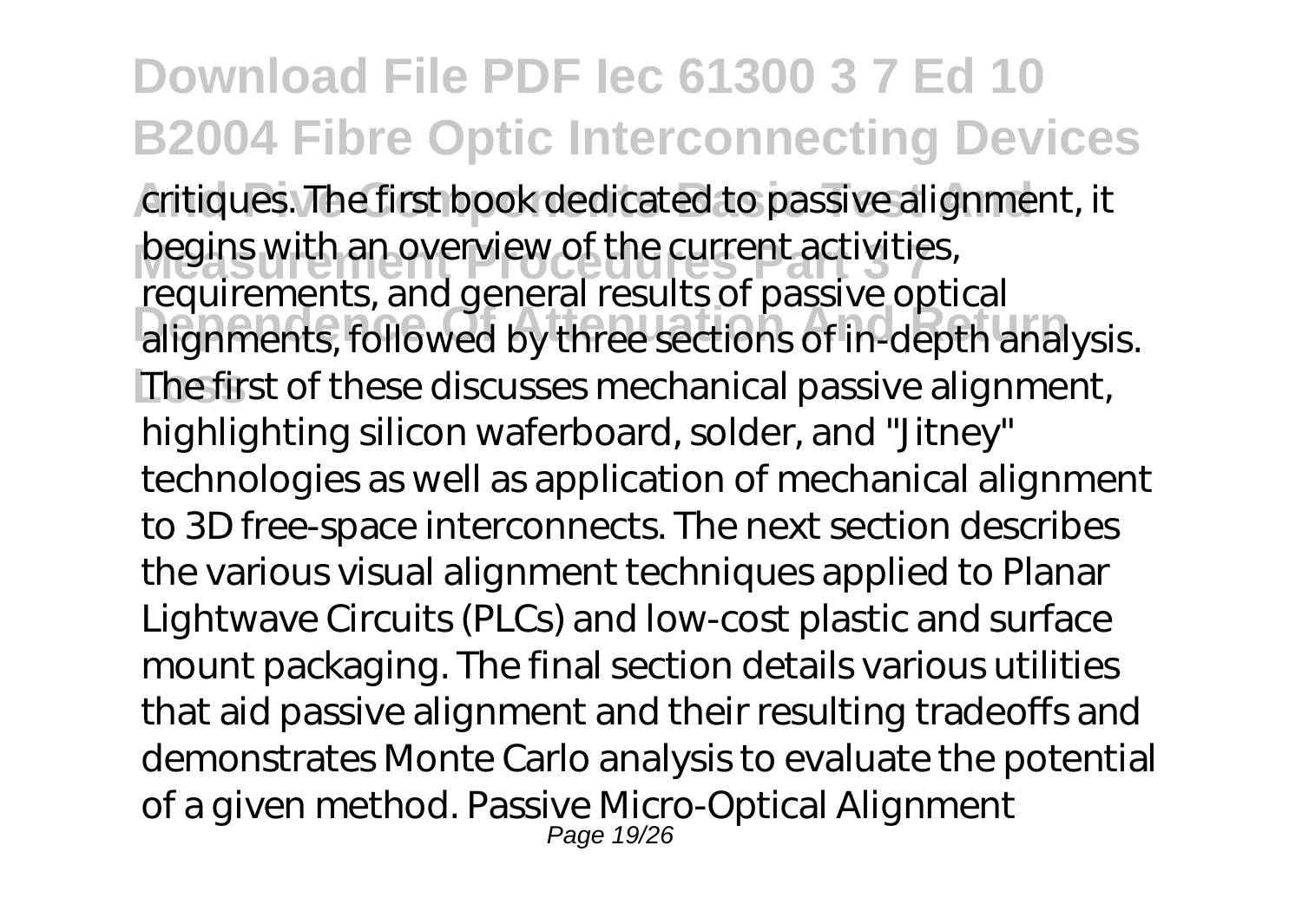# **Download File PDF Iec 61300 3 7 Ed 10 B2004 Fibre Optic Interconnecting Devices**

Methods provides the tools necessary to meet the challenge of precision and low-cost alignment for applications that **Dependence Of Attenuation And Return** require micron or sub-micron tolerance.

**Eiber optic communications and the data cabling revolution** -- Optical fiber theory -- Optical fiber production techniques -- Optical fiber connection theory and basic techniques -- Practical aspects of connection technology -- Connectors and joints, alternatives and applications -- Fiber optic cables -- Optical fiber highways -- Optical fiber highway design -- Component choice -- Specification definition -- Acceptance test methods -- Installation practice -- Final acceptance testing -- Documentation -- Repair and maintenance -- Case study -- Future developments. Page 20/26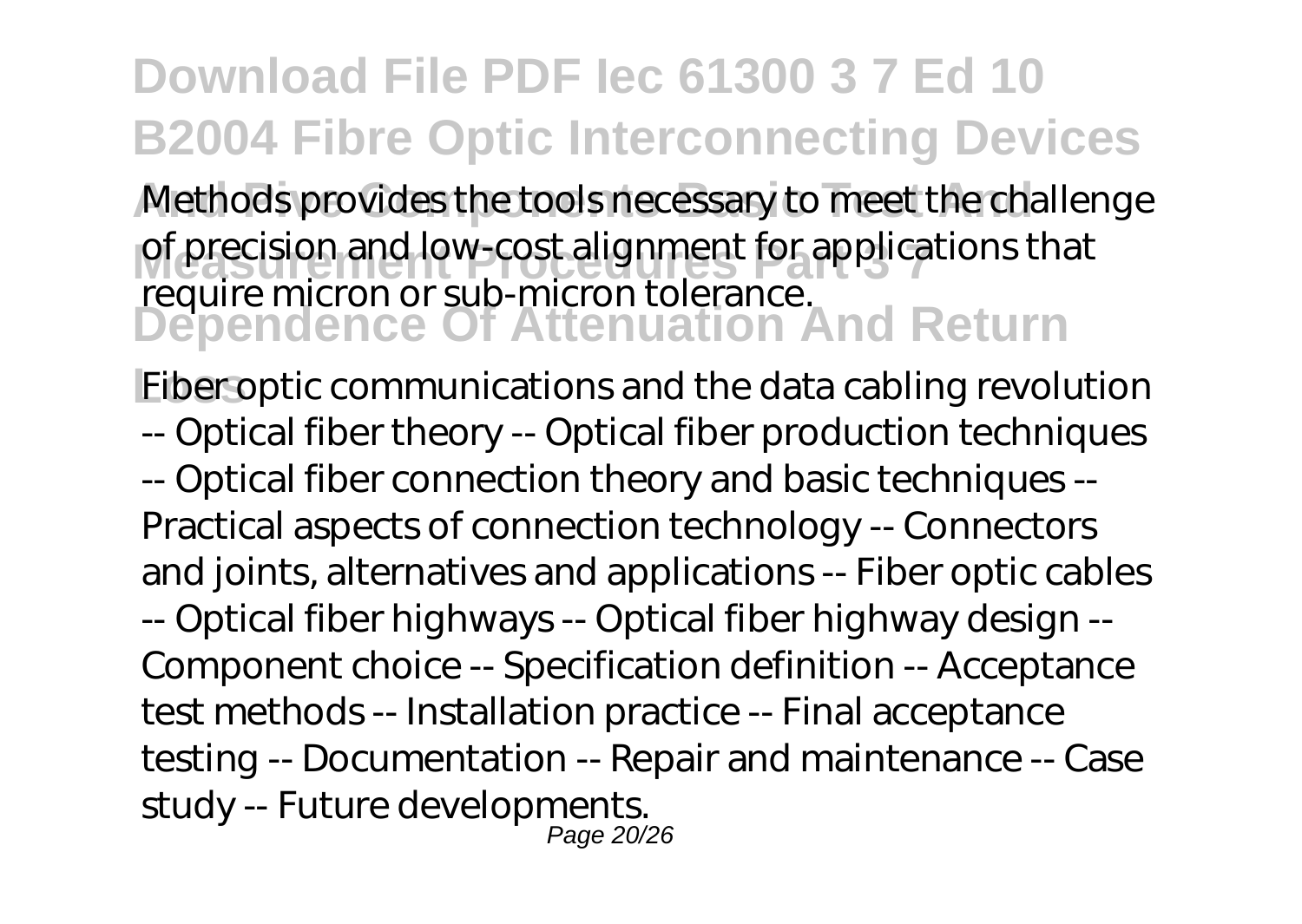**Download File PDF Iec 61300 3 7 Ed 10 B2004 Fibre Optic Interconnecting Devices And Pive Components Basic Test And This new edition features numerous updates and additions.**<br>Feasebolly 4 new ebentaries on Fiber Ontion Integrated Ontion **Dependence Of Attenuation And Return** Frequency Combs and Interferometry reflect the changes since the first edition. In addition, major complete updates Especially 4 new chapters on Fiber Optics, Integrated Optics, for the chapters: Optical Materials and Their Properties, Optical Detectors, Nanooptics, and Optics far Beyond the Diffraction Limit. Features Contains over 1000 two-color illustrations. Includes over 120 comprehensive tables with properties of optical materials and light sources. Emphasizes physical concepts over extensive mathematical derivations. Chapters with summaries, detailed index Delivers a wealth of up-to-date references.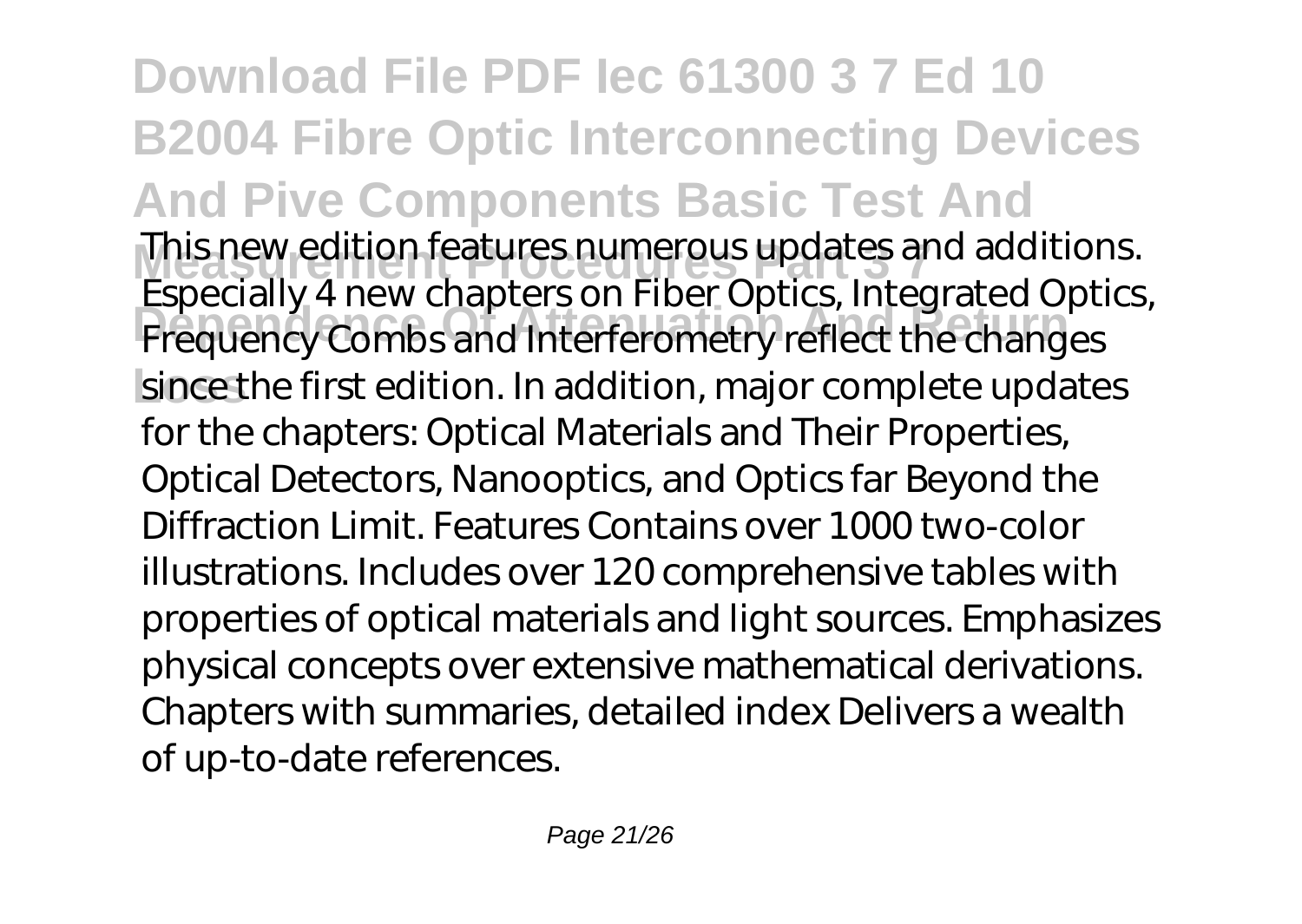# **Download File PDF Iec 61300 3 7 Ed 10 B2004 Fibre Optic Interconnecting Devices** Includes Publications received in terms of Copyright act no. **Measurement Procedures Part 37**

A guide to the physics of Dynamic Temperature Sensing **Loss** (DTS) measurements including practical information about procedures and applications Distributed Fiber Sensing and Dynamic Ratings of Power Cable offers a comprehensive review of the physics of dynamic temperature sensing measurements (DTS), examines its functioning, and explores possible applications. The expert authors describe the available fiber optic cables, their construction, and methods of installation. The book also includes a discussion on the variety of testing methods with information on the advantages and disadvantages of each. The book reviews Page 22/26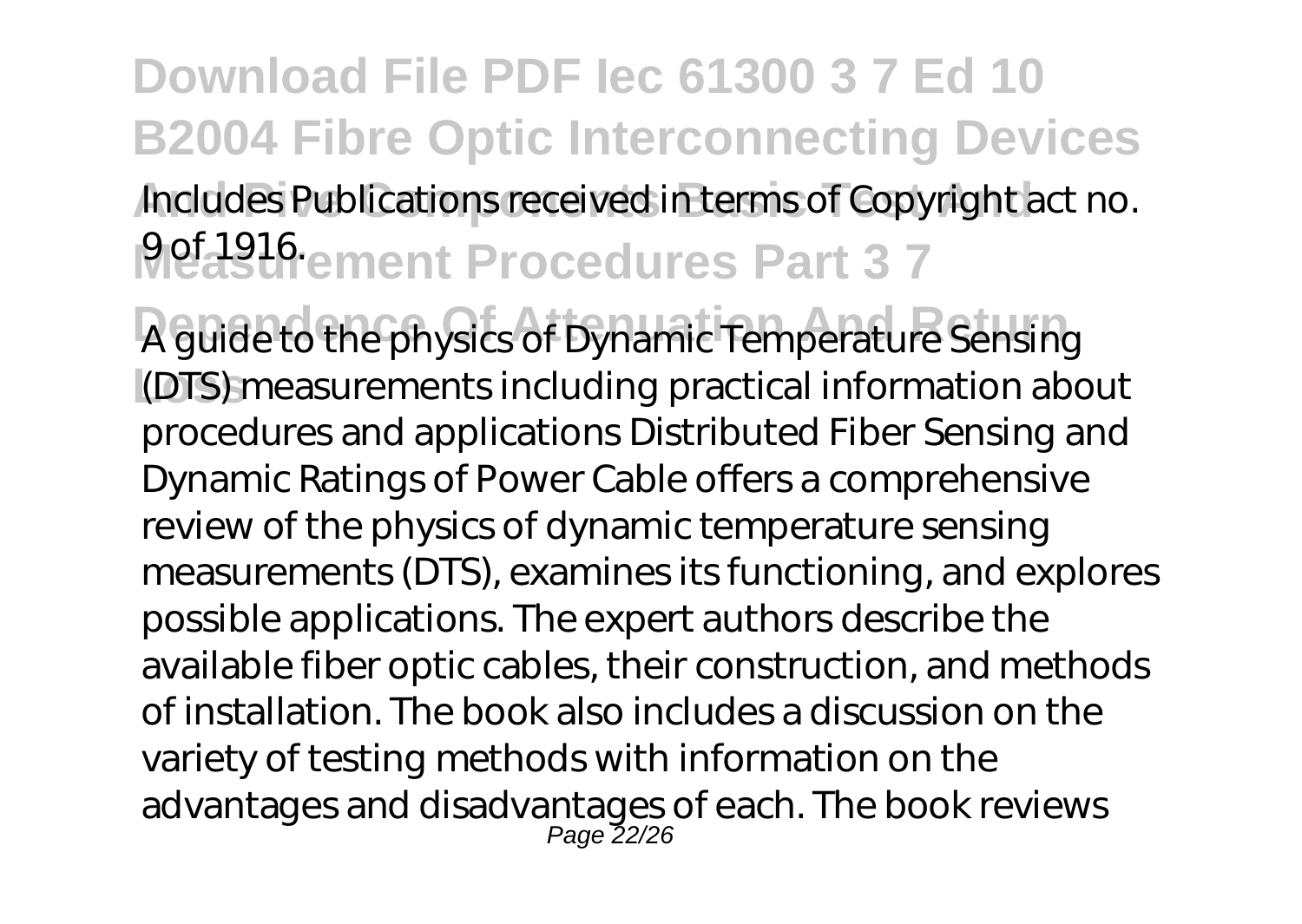### **Download File PDF Iec 61300 3 7 Ed 10 B2004 Fibre Optic Interconnecting Devices** the application of the DTS systems in a utility environment, and highlights the possible placement of the fiber optic<br>coble The quitters office a detailed syntenation of the co **Dependence Of Attenuation And Return** ampacity (current rating) calculations and examines how Ine measured fiber temperature is used to obtain the cable. The authors offer a detailed explanation of the cable dynamic cable rating information in real time. In addition, the book details the leading RTTR suppliers, including the verification methods they used before their products come to market. Information on future applications of the DTS technology in other aspects of power system operation is also discussed. This important book: • Explains the required calibration procedures and utility performance tests needed after the installation of a DTS system • Includes information on the various practical aspects of Page 23/26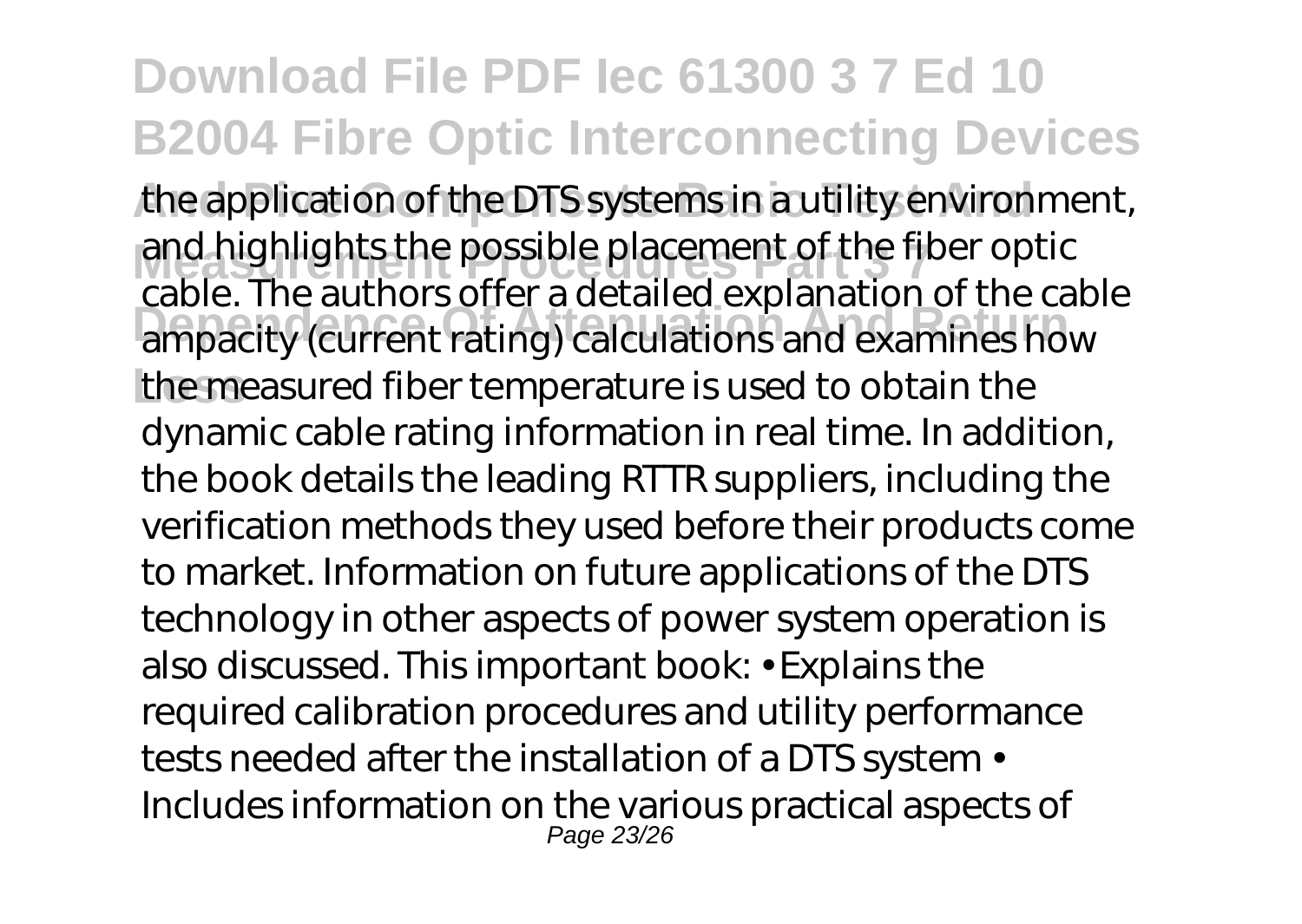**Download File PDF Iec 61300 3 7 Ed 10 B2004 Fibre Optic Interconnecting Devices** communicating measured and computed quantities to the **Transmission system operator • Reviews possible Dependence Of Attenuation And Return** monitoring, and general surveying of land and submarine **Loss** cable routes Written for cable engineers and manufacturers, applications of the technology to fault location, vibration Distributed Fiber Sensing and Dynamic Ratings of Power Cable is an authoritative guide to the physics of DTS measurements and contains information about costs, installation procedures, maintenance, and various applications.

This comprehensive volume provides a deeper understanding of the reliability of optical fibres and components. It is the first of its kind to look at the reliability Page 24/26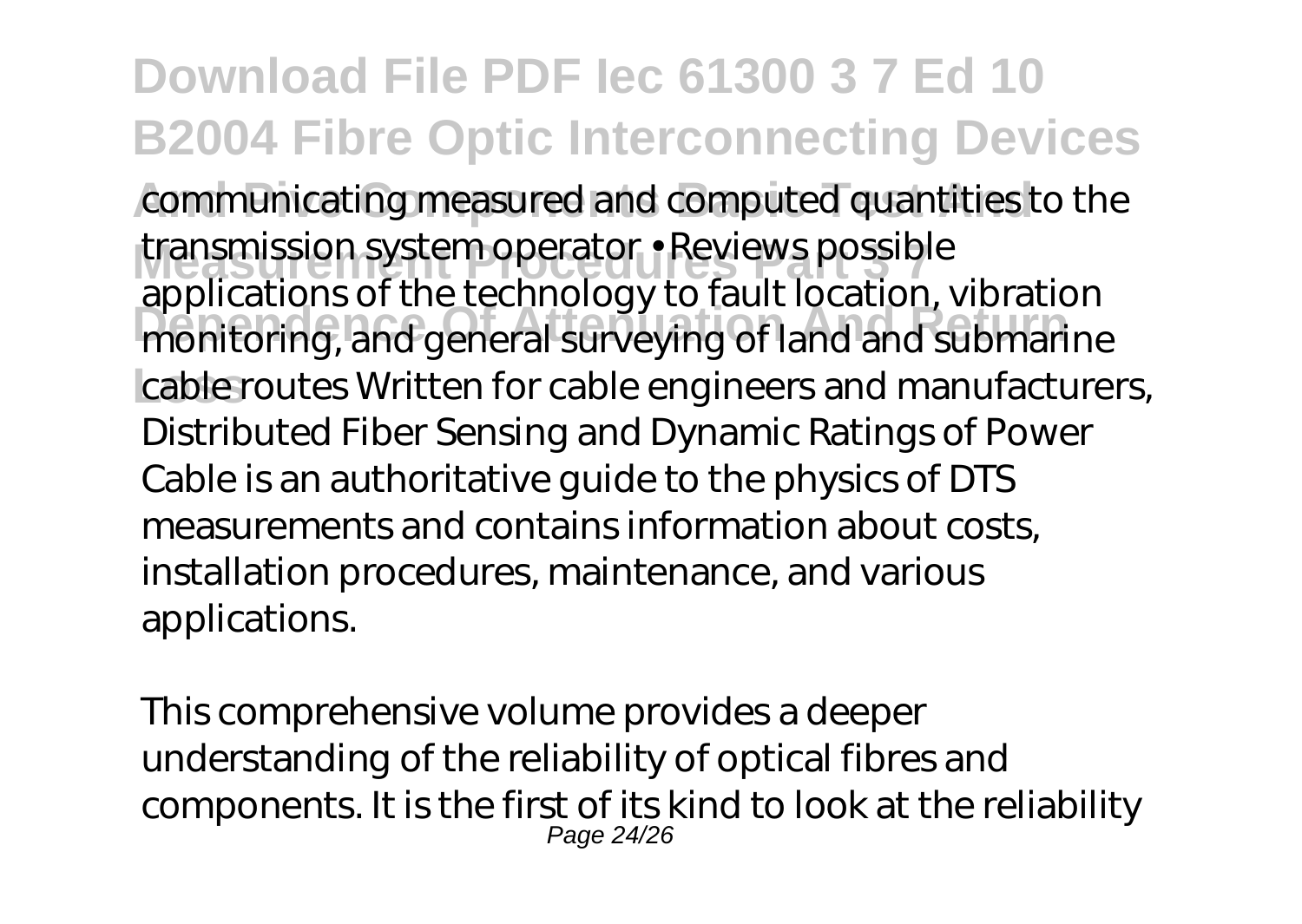# **Download File PDF Iec 61300 3 7 Ed 10 B2004 Fibre Optic Interconnecting Devices**

of products and show their results and conclusions, bringing together 70 experts from a joint research initiative.

## **Dependence Of Attenuation And Return Loss**

Dieses Nachschlagewerk wendet sich vor allem an Ingenieure und Physiker in der

Telekommunikationsindustrie, bei Netzbetreibern und in der Datenkommunikation. Weiterhin kann es diesen Nutzern sowie Wissenschaftlern und Studenten einen Überblick über das Fachgebiet verschaffen und die Einarbeitung in speziellere Felder ermöglichen. Die grundlegenden Beziehungen und Technologien werden zusammengestellt und in ihren wesentlichen Zügen Page 25/26